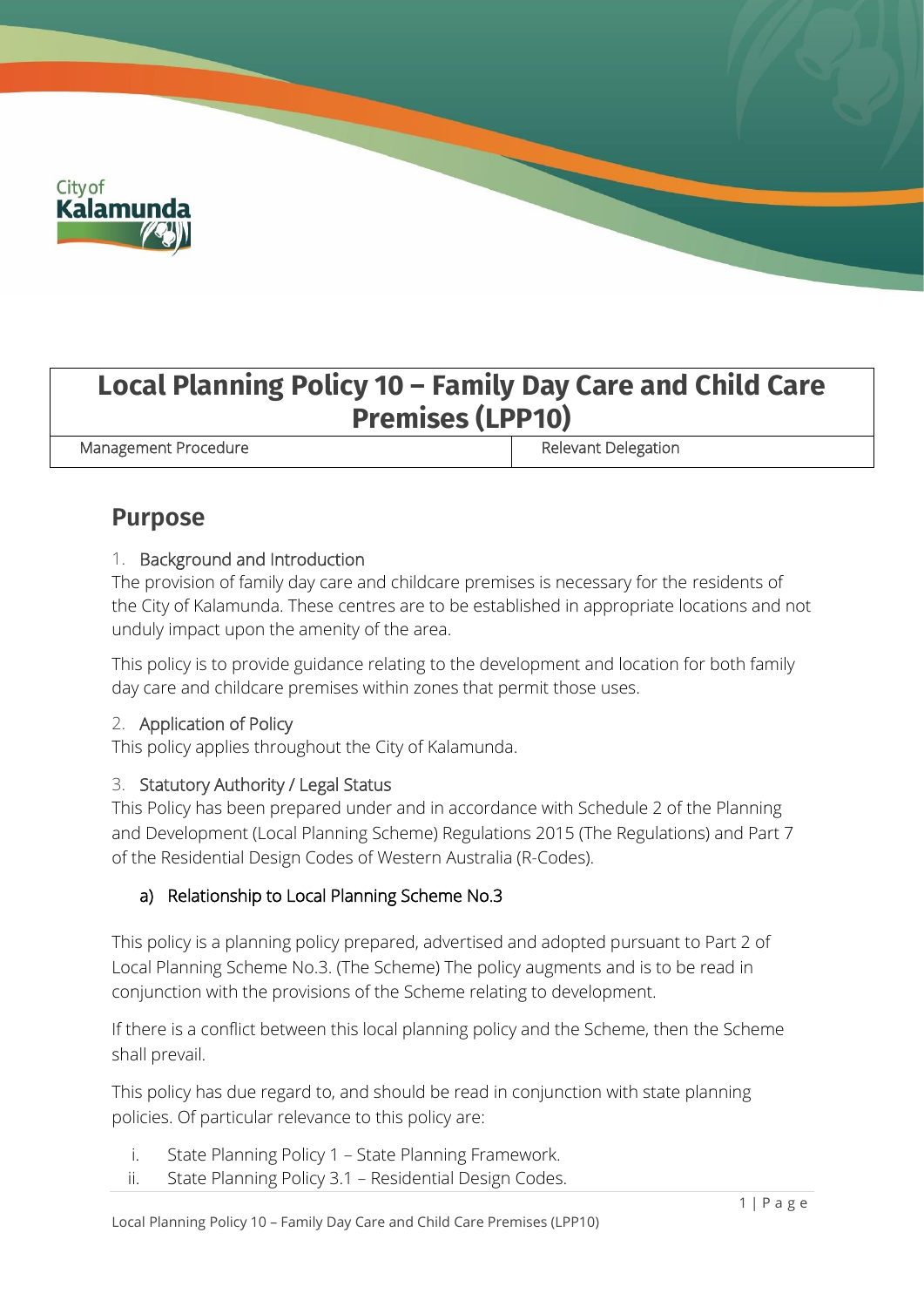

- iii. State Planning Policy 3.7 Planning in Bushfire Prone Areas
- iv. State Planning Policy Liveable Neighbourhoods
- v. State Planning Policy 2.2 Residential Subdivision
- vi. Planning Bulletin 72/2009 Child Care Centres

#### b) Relationship to other Local Planning Policies

This policy has due regard to and should be read in conjunction with other City of Kalamunda local planning policies. Of particular relevance to this policy are:

- i. Local Planning Policy P Dev 14, Earthworks.
- ii. Local Planning Policy P Dev 45, Public notification of planning proposals.
- iii. Local Planning Policy P Dev 28, Reflective material in cladding or roofing, guidelines for assessment.

Please note: That all Child Care and Family Day Care Centres are required to obtain all the necessary permits and licenses from the Child Care Services Board as required under the Child Care Services act 2007, Child Care Services (Child Care) Regulations 2006 and the Education and Care services National Regulations 2012 and associated National Law. All centres will be required to operate within the standards of the above regulations.

### 4. Application of Policy

The primary objective of this policy are to:

- a) Specify local provisions which supplement the requirements of Local Planning Scheme No.3.
- b) Provide for the establishment of Family Day Cares and Childcare Premises in appropriate locations;
- c) Endure that the operation of Family Day Cares and Childcare Premises do not impact on the amenity of the local area; and
- d) Provide policy guidelines in terms of development standards suitable for the City of Kalamunda for all Family Day care and Child Care Premises development within the Local Government boundaries.

### 5. Application of Policy

- a) The operative Local Planning Scheme provides for the assessment of applications for development or use within the City.
- b) The use classification 'Child Care Premises' is a land use that is generally an 'P', 'A', or 'D' land use within some of the City's zones. 'Family Day Care' is a use that is generally a 'P' or 'D' land use within the majority of the City's zones. Land uses within 'P' categories are permitted land uses, while those within 'D' or 'A' categories are not permitted unless the Local Government has exercised discretion by granting approval. 'A' land uses are required to be the subject of public consultation.
- c) Clause 4.5 of the Scheme provides the ability for landowners to apply for additional uses. 'Child Care Premises' is an 'X' land use within Rural and Industrial zoned land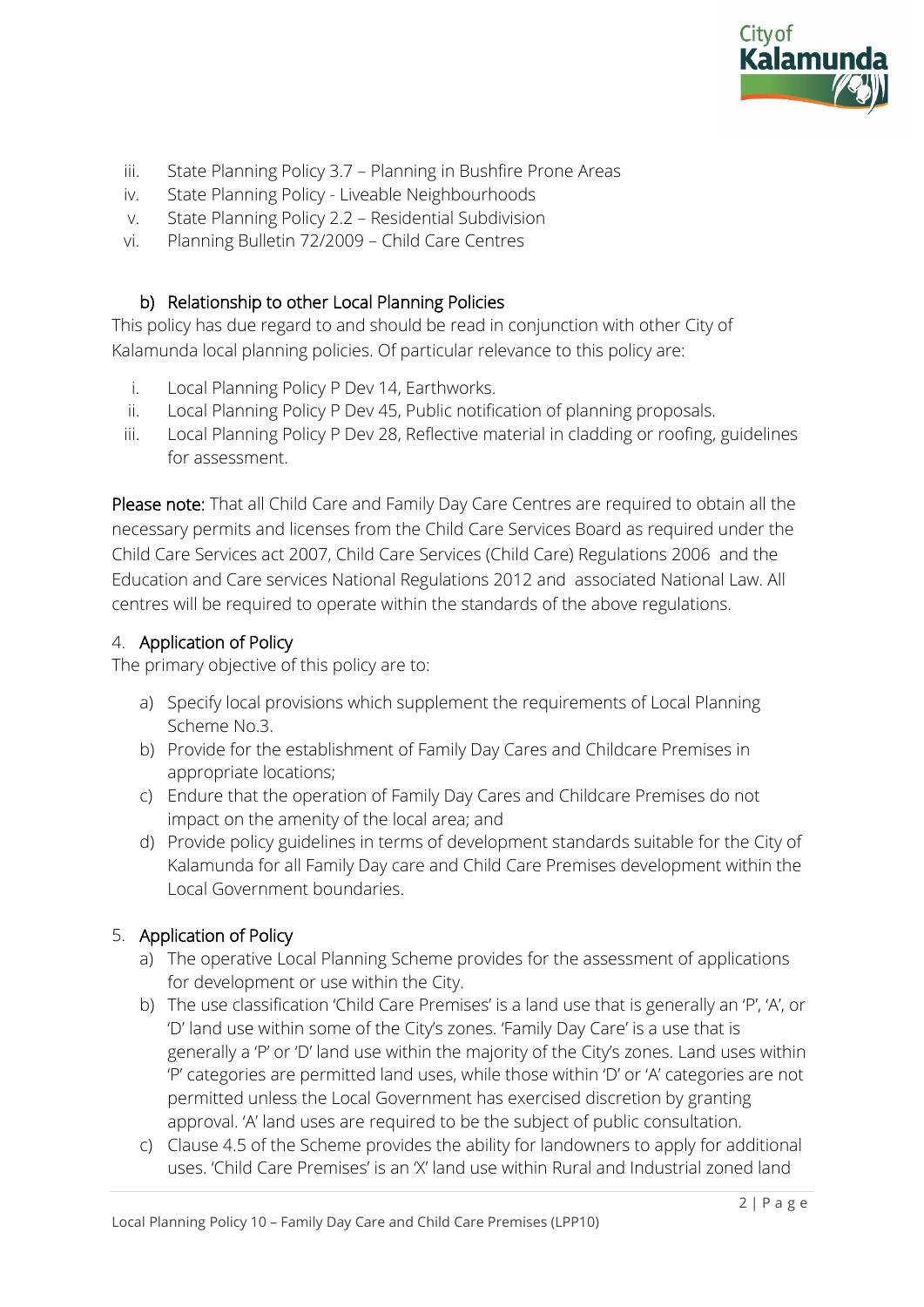

and land zoned Private Clubs and Institutions, which means that it is prohibited within that zone. 'Family Day Care' is an 'X' use within Industrial and Service Station zones.

- d) Additional use:
	- i. The Scheme provides an ability for an applicant to apply for a Local Planning Scheme Amendment for an Additional Use which then provides the City with the ability to assess that particular use on its own merits.
	- ii. An additional use us a land use that is permitted on a specific portion of land in addition to the uses already permissible in that zone that applies to the land.
- e) Incidental Use:
	- i. The Scheme provides an ability for an applicant to apply for a land use as an incidental use to a use that is already operating on a site or will commence operation. It is defined as follows under the Scheme:
	- ii. "Incidental Use" means a use of premise which is ancillary and subordinate to the predominate use or primary use.
	- iii. Some examples of when a childcare premise may be considered an appropriate incidental use are:
		- As an attachment to a place of worship and operating only during periods of activity;
		- -s an extension of a large commercial development, operating only when the commercial development is open (e.g. childcare within an IKEA); and
		- As a crèche within a gym or other fitness centre.
- d) Some examples of when a childcare premise would not be considered as an appropriate incidental use are:
	- i. On an operating industrial site or in tandem with a building on that site;
	- ii. As an attachment to a place of worship and operating at all times; and
	- iii. As an additional development on residential zoned land where a pre-existing residential development already exists (i.e. construction of a secondary structure in addition to the dwelling. Family day cares would be expected to operate within the existing dwelling).

## **Policy Statement**

## 1. Location Criteria

The following criteria will be assessed in relation to the appropriate locations for family day care centres and childcare centres:

- a) Accessibility to Public Transport.
- b) Avoidance of location on Arterial Roads and suitability from a traffic engineering point of view.
- c) Avoidance of clustering with other non-residential land uses, unless abutting a commercial zone.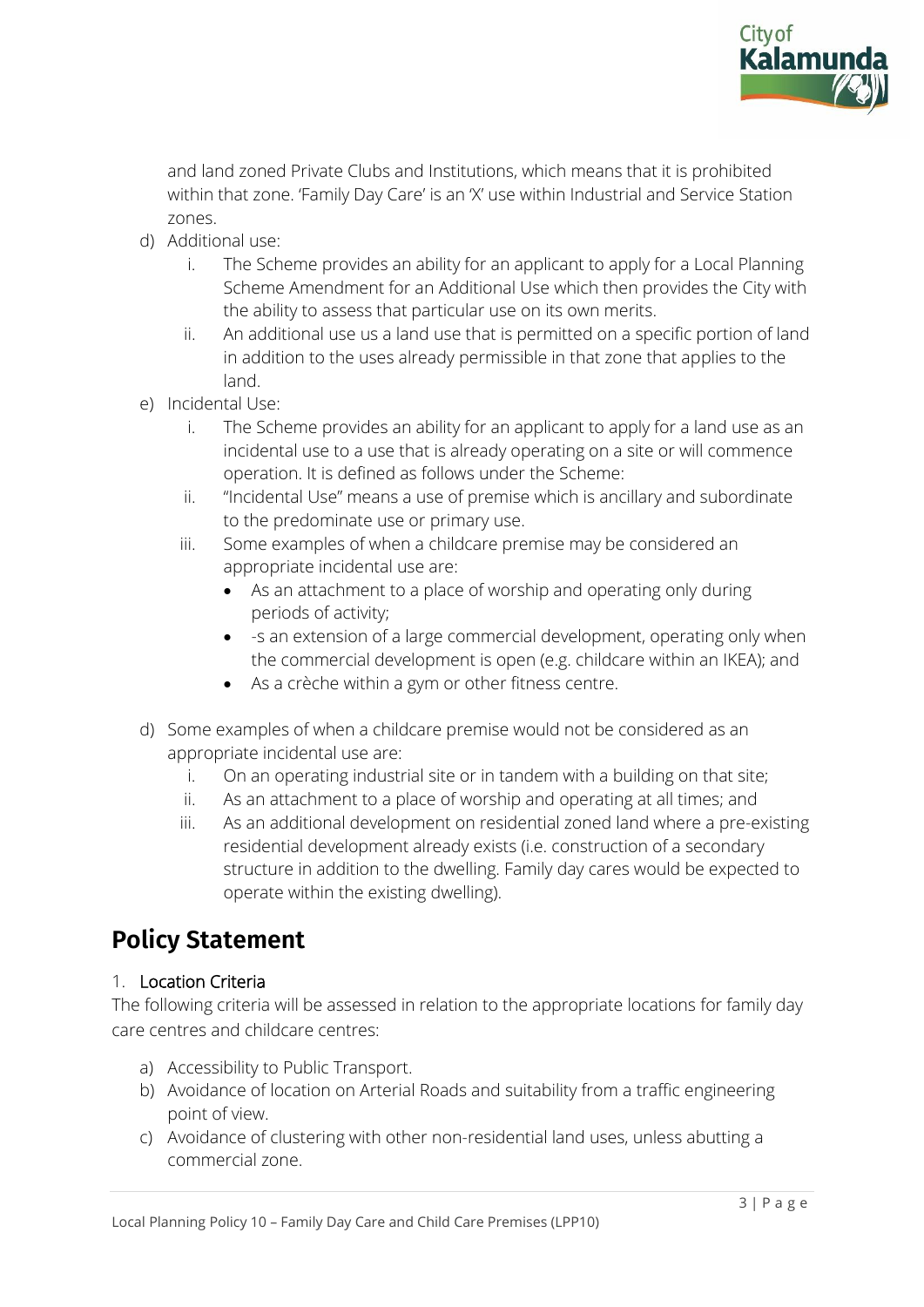

- d) Distribution between existing centres.
- e) Walking distance to appropriate commercial, recreation or community nodes and education facilities.
- f) Sufficient size and dimension to accommodate the development without affecting the amenity of the area.

#### 2. Family Day Care

Where an application is seeking approval as a discretionary land use the following shall be considered in determining whether a Family Day Care is an appropriate use:

a) Family day care is encouraged to locate in close proximity to opportunities for access to public transport, preferably within residential areas, close to schools or educational establishments and with access to public open space within 400m walking distance.

#### 3. Child Care Premises

Centres are encouraged to locate near commercial, community, educational establishments, district centre, and public recreational areas, nearby to roads that have the demonstrated capacity to accommodate any potential additional traffic generated by the centre, or within walking distance to public transport routes.

#### 4. Siting Criteria

The site area of the subject lot needs to be adequate for the provision of onsite car parking, pedestrian access, setbacks, play areas, and landscaping.

a) Inappropriate Sites

Although the land use may be permitted Although the land use may be permitted under the provisions of the Local Planning Scheme, Child Care Premises will generally not be supported in the following locations due to potential conflicts with residential amenity, traffic, safety, and parking access:

#### Child Care Premises

- i. At the end of Cul-de-sacs;
- ii. In Residential zoned land within 300m of another Child Care Premises;
- iii. Within Rural zoned land, within 800m of another Child Care Premises;
- iv. Site with sole vehicular access from a longer or undedicated Right of Way, under-width street or laneway;
- v. Sites located on, or at intersections to, Primary or District distributor Roads;
- vi. Sole access abuts traffic lights, roundabout, or traffic calming device;
- vii. Rear battle-axe and strata sites; and
- viii. Multiple Dwellings.

### Family Day Care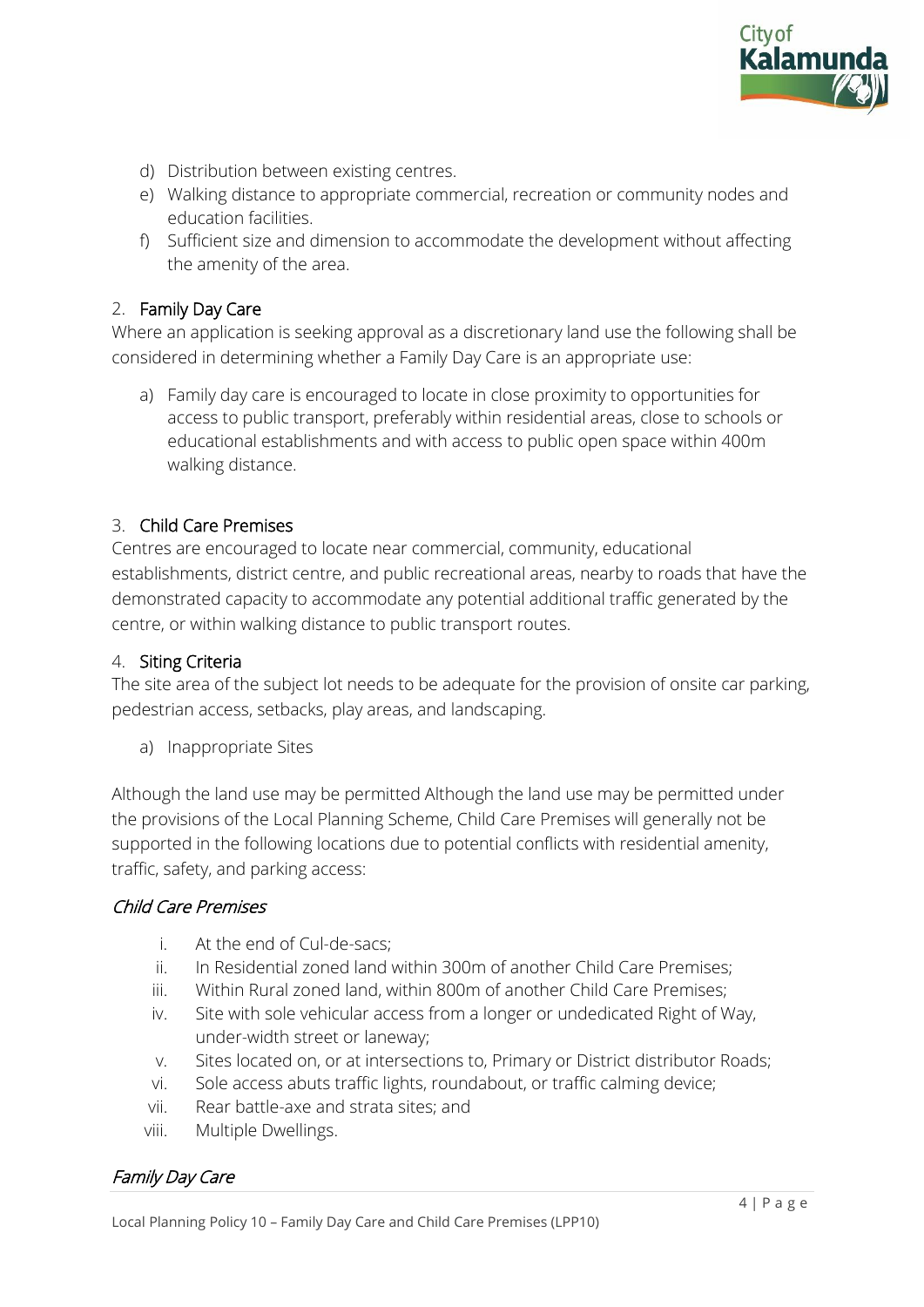

- i. Sites with sole vehicular access from a longer or undedicated Right of Way, under-width street or laneway;
- ii. Sites located on, or at intersection to, Primary or District distributor roads;
- iii. Sole access abut traffic lights, roundabout or traffic calming device;
- iv. Sites with swimming pools, unless demonstrated compliance with AS1926; and
- v. Sites adjacent to industrial areas.

### 5. Minimum Lot Size and Site Coverage

In accordance In accordance with 'Planning Bulletin 72/2009 – Child Care Centre's published by the Western Australian Planning Commission (WAPC) child care premises will not be considered on sites in residential areas that are less than 1000sqm. Family day care centres will not be considered on sites that are less than 500sqm in size.

This Provision is established to ensure that appropriate outdoor play spaces can be provided.

A maximum of 50% site coverage of roofed structures on site is permitted on lots which contain either a family day care or child care premises to ensure that appropriate outdoor play spaces can be provided in accordance with the Child Care Services Act 2007 and Education and Care Services National Regulations.

## **Design Criteria**

### 1. Built Form and Streetscape

In relation to built form and streetscape, all childcare centres should be of a "residential scale", with height, form and setback being sympathetic to the local character of the streetscape. This should take into account adjoining buildings and prevailing existing setbacks, as well as the relevant setbacks as noted in the Residential Design Codes or City of Kalamunda Local Planning Scheme No.3.

Development must be sited to avoid overshadowing, overlooking and buildings built to the boundary.

The design must cater for the existing level of residential amenity and minimize the potential for nuisance in terms of:

- a) Visual impact; and
- b) Noise associated with operation of the child care facility and car park.

Generally, play areas will be located behind the front building setback line and away from noise sensitive areas such as adjacent to neighbouring property bedrooms or primary outdoor living areas.

### 2. Parking and Traffic Assessment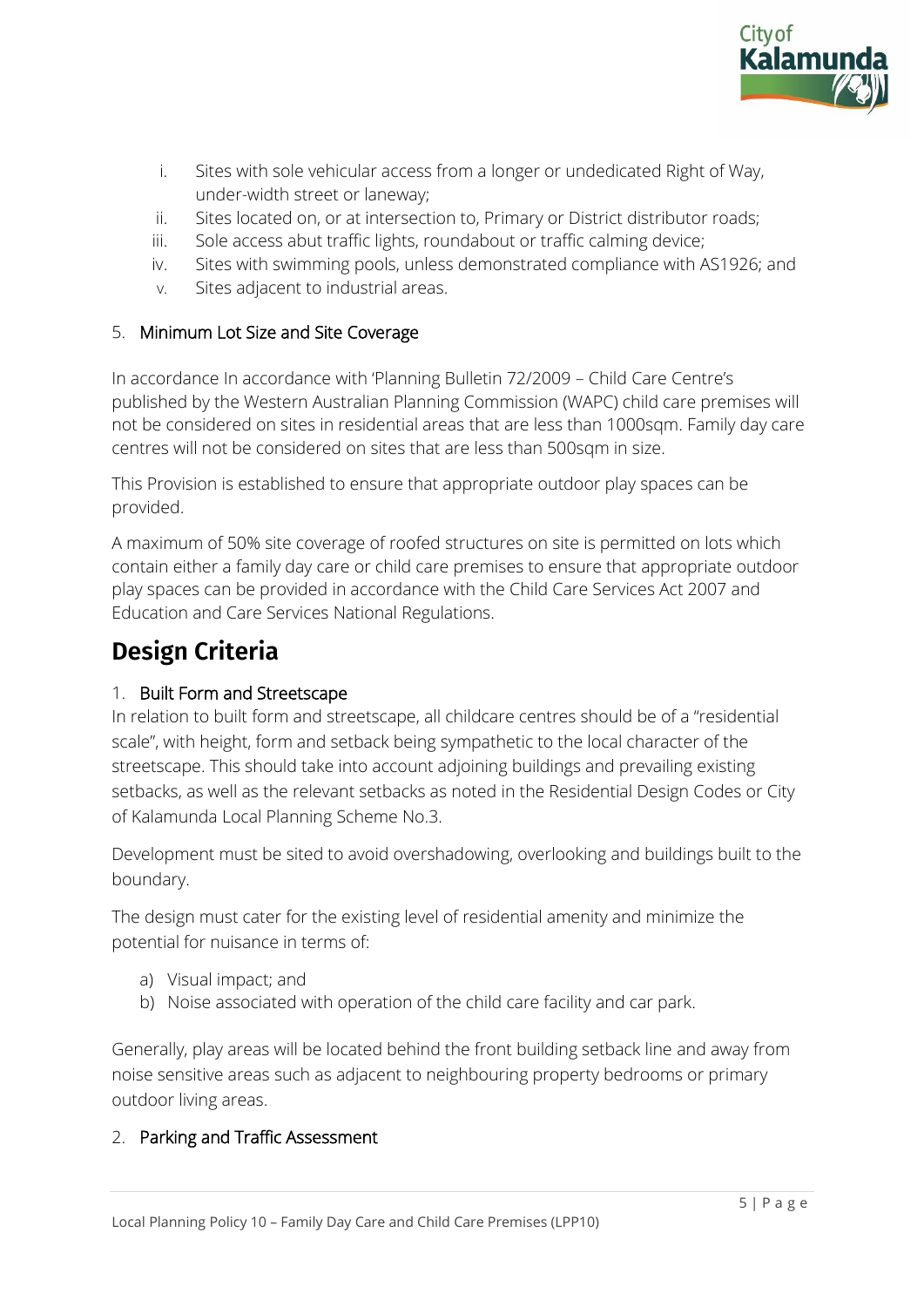

Parking areas should preferably be designed to allow traffic to move easily within the area so that the risk of congestion is minimised. Vehicles will be required to enter and exit the site in forward gear. All parking related to the Family Day Care or Child Care Premises will be contained on the subject site.

Parking bays for child care premises shall be provided in accordance with the requirements as laid out in the Scheme's 'Table 3 – Parking Requirements (Child Care Centre/Day Care)', as follows:

"1 bay per staff member, plus 1 bay for every 10 children allowed under the approval."

In addition to this, applications for new Child care Premises and those that propose to increase the numbers within existing premises by more than 10 additional children must be accompanied by a Traffic Impact Assessment Study prepared by a suitably qualified traffic engineer. The study must address the following:

- a) Site description including naming of roads and nearest intersections;
- b) Adjoining land uses;
- c) Existing traffic conditions or Structure Plan indications (where applicable);
- d) Traffic flows, daily and peak hour flows, number of heavy vehicles;
- e) Speed as measured at the 85th percentile;
- f) Trip generation
- g) Queuing at intersections and entry/egress to parking facilities;
- h) Road safety for all road users, including pedestrian and cyclists;
- i) Crash history;
- j) Parking provisions and requirements, pick-up and drop-off facilities;
- k) Public transport routes;
- l) Dual use path locations surrounding the sire, internal pedestrian pathways, suitable crossing locations for the pedestrians and provisions of pram ramps; and
- m) Other matters considered necessary having regards to the pertinent characteristics of the site.

Proposals will not be supported if the form, function, and safety of the surrounding road network is deemed to be compromised.

Proposals for family day care centres are to include the provision of a drop-off bay located on the subject property and able to allow for forward in, forward out, movement. This bay is to be appropriately constructed to the satisfaction of the City and is not to be located on the verge or public road.

## **Landscaping**

1. Verges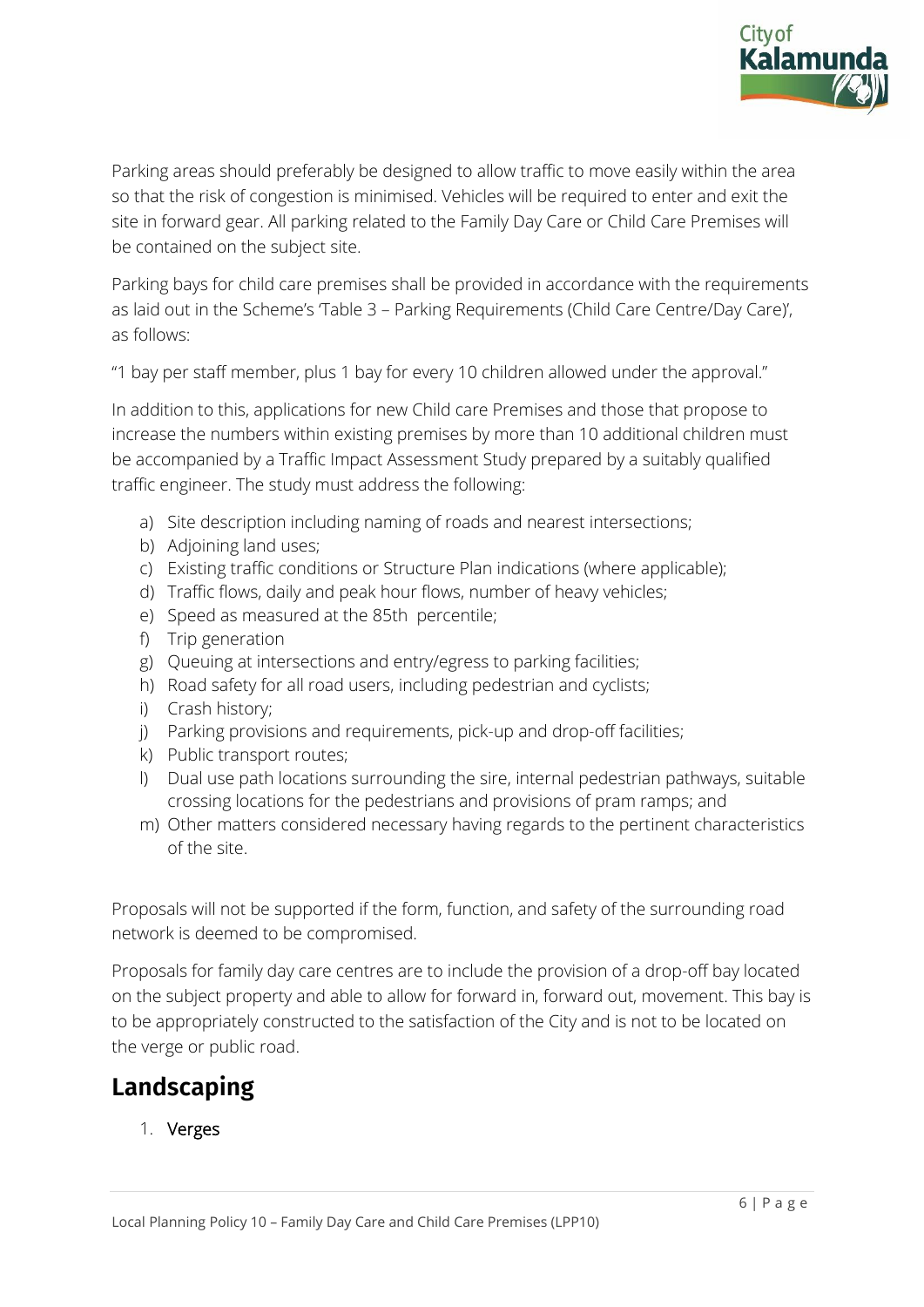

Under no circumstances will approval be granted to fully pave and seal the verge area. In all instances the verge is required to be suitably landscaped and maintained at all times, to the satisfaction of the City. This will serve the dual purpose of preserving the amenity of the area and ensuring that patrons of the site do not park on the verge.

### 2. Child Care Premises within Residential Areas

Within residential areas the primary street frontage and corner truncation, where applicable, shall be appropriately landscaped and reticulated to a distance of three (3) metres into the property to assist in preserving the character of the residential area. Outside of residential areas, landscaping is to be provided in line with the provisions of the Local Planning Scheme No.3.

### 3. Signage

#### a) Family Day Care

The day care will display a sign no greater than 0.2sqm in size.

#### b) Child Care Premises

All signage associated with the child care premises is to be compliant with the City's Local Planning Policy 2 Signage (LPP2).

## **Operational Criteria**

### 1. Hours of operation

a) Family Day Care

Unless otherwise approved by Council, with due regard on residential amenity, the hours of operation of Family Day Cares shall be between 7:00am and 6:00pm on weekdays and 8:00am and 6:00pm on Saturdays. Family Day Care will not be permitted to operate on Sundays and Public Holidays.

#### b) Child Care Premises

Hours of operation for Child Care Premises shall be restricted to Monday to Friday between 76.00am and 7.00pm and Saturday between 8.00am and 4.00pm, unless otherwise approved by Council.

### 2. Maximum Number of Children

#### a) Family Day Care

The maximum number of children permitted shall be in accordance with the Education and Care Services National Regulations 2012 (as amended).

#### b) Child Care Premises

In accordance with the Education and Care Services National Regulations 2012 the number of children present at the childcare premises must not exceed the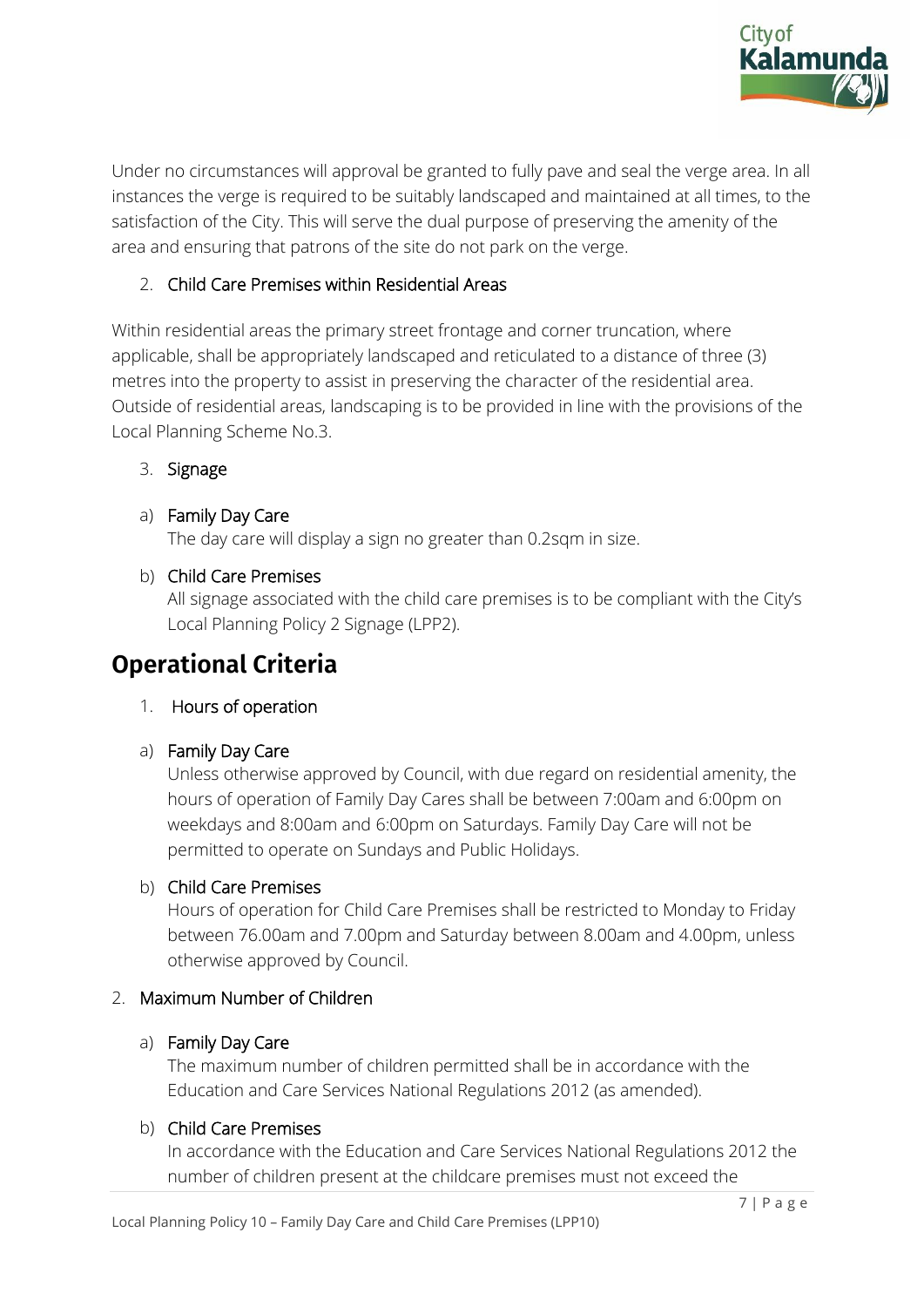

maximum number of children specified in the license or permit to operate. The proposed number of children will be considered having regard to the locational criteria identified in Clause 1 of the Policy.

## 3. Preparation of Food

Prior to commencement of operation the applicant must book a food premises inspection with the City's Health Services Department. The premises must meet all requirements and pass the inspection without requiring any corrective actions before it will be allowed to trade. In addition to this the applicant will be required to submit an Application for Registration of Food Business in line with the provisions of the Food Act 2008. This application, must be accompanied with the appropriate registration fee, and a complainant food safety plan must be provided a minimum of two weeks prior to commencement of operation.

## 4. Outdoor Play Areas

Any proposed outdoor play area shall be setback a minimum of 1 metre from lot boundaries to ensure that the potential for noise impact upon surrounding properties is minimised. Play areas may be required to be separated from the boundary by a physical barrier.

Outdoor play areas are to be provided with adequate shading, to the satisfaction of the City of Kalamunda. This may include shade sails, patio areas or dense vegetation.

### 5. Noise Management

As part of the application for a child care premises a Noise Management Plan and Acoustic Impact Assessment shall be prepared by a suitably qualified professional, submitted to, and approved by the City of Kalamunda prior to any approval being granted. The documents should demonstrate either compliance with the *Environmental Protection (Noise)* Regulations 1997 or design/specification measures that will be incorporated to reach compliance.

## 6. Bushfire Management Plans

In accordance with the provisions of State Planning Policy 3.7 (SPP3.7) – Planning in Bushfire Prone Areas a Child Care Premises or Family Day Care is considered to be a 'Vulnerable Land Use'. For this reason, any application made to commence operation of either of these uses within a bushfire prone area shall be accompanied by a Bushfire Management Plan prepared by a suitably qualified Bushfire Management Consultant and submitted to the City of Kalamunda as part of the application to commence development.

The elements required of any such Bushfire Management Plan shall be implemented and any ongoing maintenance required or updates to that plan shall be adhered to. Please note that this report will be referred to the Department of Fire and Emergency Services for their review and approval prior to any approval being granted by the City.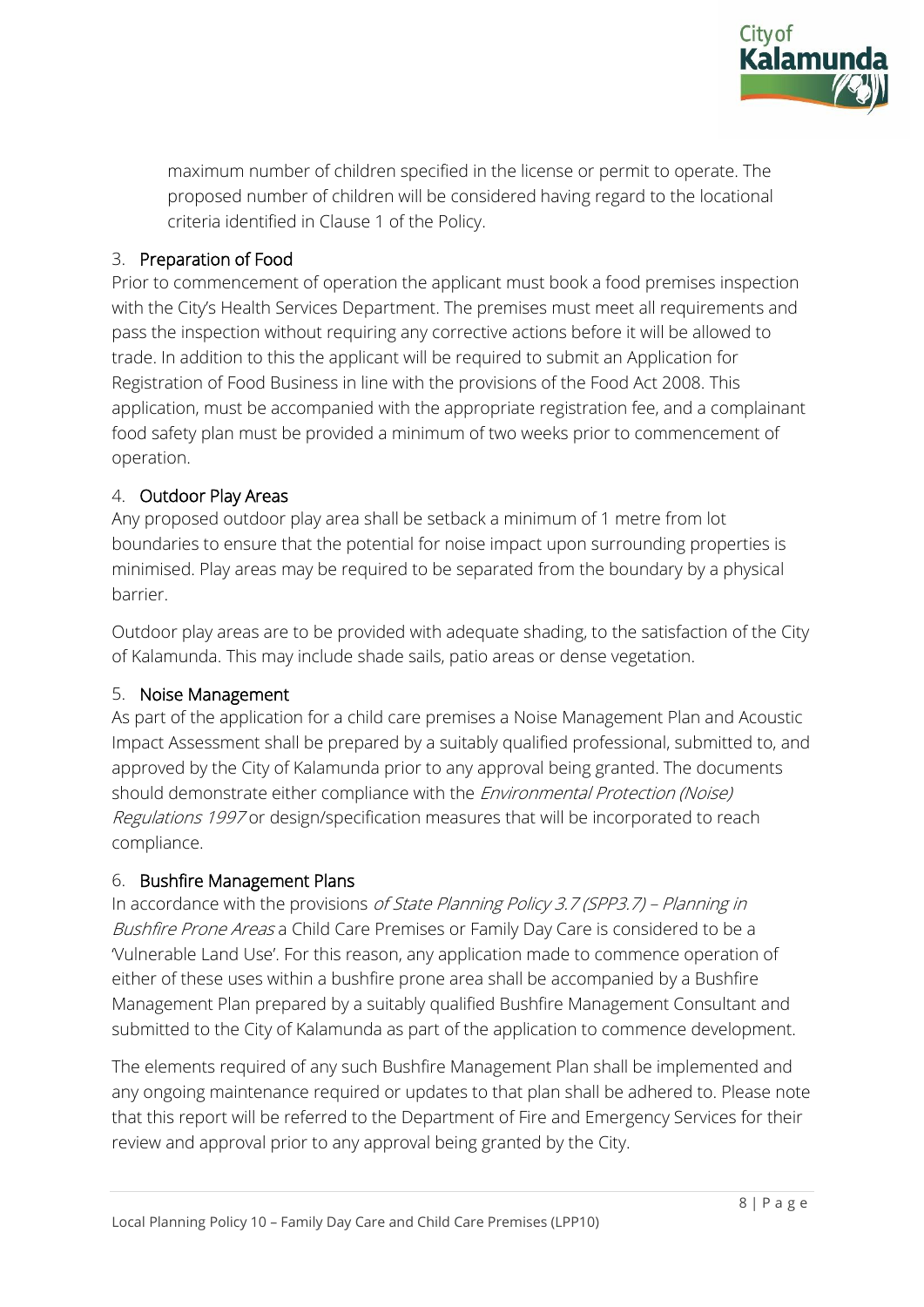

The City will not support the development of vulnerable land uses in bushfire prone areas where it cannot be demonstrated by the applicant that the use will not compromise the safety of the occupants of that particular use.

## 7. Matters to be Considered

The following matters will be given consideration in the assessment of applications for childcare premises and family day care development:

- a) Any relevant matters set out in Clause 67 of the Regulations and the objectives of the zone;
- b) The impact of the proposed development on the amenity and character of residential or non- residential areas, as viewed from a street, public space, or neighbouring property;
- c) Preservation of all significant trees and other vegetation;
- d) Whether the development application will still achieve a desired streetscape where a variation is applied;
- e) The preservation of areas of useable on-site open space;
- f) Any special limitation on the development of the land by virtue of its size, shape, or environmental/geographical feature;
- g) Whether support for the development application will set an undesirable precedent for similar sized surrounding lots; and
- h) Comments received from affected adjacent property owners/occupiers.

### 8. Public Consultation

Advertising of a proposal for a childcare premises or family day care will occur if the proposal is located in a zone where the use is classified as a "D" or "A" use in accordance with Table 1 of Local Planning Scheme No. 3. The application shall be assessed as a standard application in accordance with Local Planning Policy 11 – Public Notification of Planning Proposals.

### 9. Variations to the Policy

Any variation to development requirements will require the applicant to provide additional justification demonstrating how the proposal will not adversely affect adjoining property owners, the streetscape or the amenity of the locality, with particular reference to Clause 10 – 'Matters to be Considered' of this policy. The City may undertake consultation with adjoining affected property owners/occupiers during assessment.

### Definitions

#### Family Day Care

A Family Day Care is defined as the following under the LPS No.3:

"Family Day Care" has the same meaning given to the term in the Community Services (Child Care) Regulations 1988: